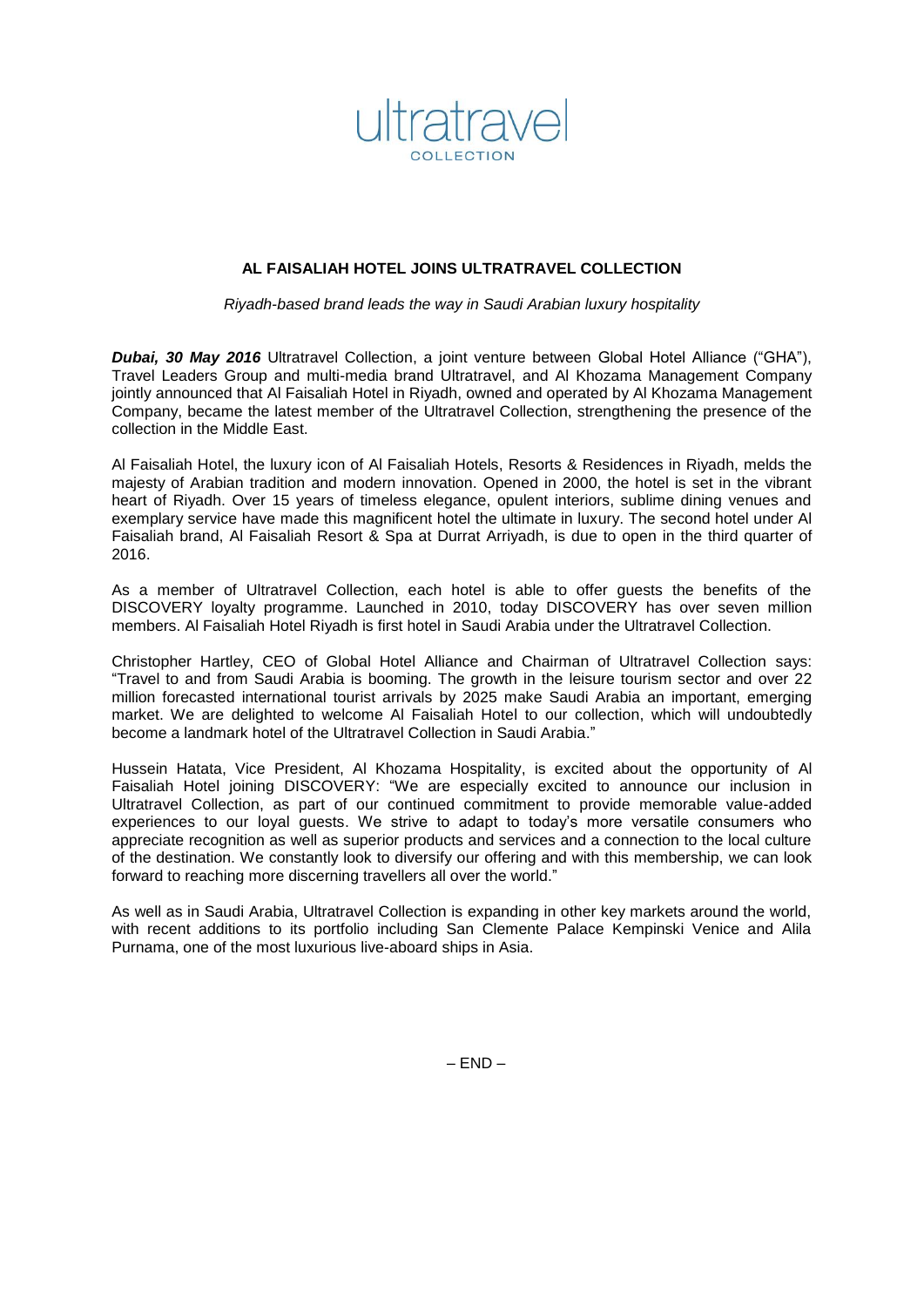

**Editor's Notes:**

### **About Ultratravel Collection**

Membership in Ultratravel Collection is reserved for the very best hotels and resorts in the world – genuinely luxurious and iconic properties that deliver the finest service and personalised guest experiences. Member hotels share an integrated global platform for guest recognition and loyalty rewards, the DISCOVERY programme from partner Global Hotel Alliance, as well as beneficial relationships with Ultratravel Collection's other founding partners, Travel Leaders Group and the multimedia brand, Ultratravel. For more information visit [ultratravelcollection.com](http://www.ultratravelcollection.com/)

# **About Global Hotel Alliance**

Founded in 2004, and based on the airline alliance model, Global Hotel Alliance ("GHA") is today the world's largest alliance of independent hotel brands. GHA uses a shared technology platform to drive incremental revenues and create cost savings for its member brands, and operates a multi-brand loyalty programme, DISCOVERY, which has over seven million members. GHA's member brands are currently: Alila, Anantara, Art Series, Atura, AVANI, Corinthia, Doyle Collection, Elewana Collection, First, GLO, Kempinski, Leela, Lungarno Collection, Marco Polo, Meritage Collection, Meydan, Mokara, Omni, NICCOLO by Marco Polo, NUO, Pan Pacific, PARKROYAL, PER AQUUM, QT, Rixos, Rydges, Shaza, Tangram, Thon, Tivoli, Ultratravel Collection and Viceroy encompassing over 550 upscale and luxury hotels with 110,000 rooms across 76 different countries. For more information visit [gha.com](http://www.gha.com/)

# **About Travel Leaders Group**

Travel Leaders Group [\(www.travelleadersgroup.com\)](http://www.travelleadersgroup.com/) is transforming travel with a commitment to our vacation and business travel clients via our progressive approach toward each unique travel experience. Having already assisted millions of travelers – through our beginnings as Carlson Leisure Group, a division of Carlson Companies, TraveLeaders and Tzell Travel Group and through the additions of Nexion, Vacation.com and Protravel International – Travel Leaders Group manages leisure, business and franchise travel operations under a variety of diversified divisions and brands. With annual sales approaching \$21 billion through over 6,500 locations, Travel Leaders Group ranks as the industry's largest traditional travel agency company.

### **About Ultratravel**

Ultratravel is a multi-media brand first launched in the United Kingdom in 2004 alongside best-selling upscale daily newspaper Daily Telegraph, Ultratravel magazine now has editions in the Middle East in English and Arabic – and in the United States. The UK edition of Ultratravel was voted Newspaper Supplement of the Year in the 2014 Newspaper Awards. The brand now encompasses the ultra.travel community website, ULTRAs Awards, Ultratravel Currency Card and Ultratravel Forums. An Ultratravel TV programme is also being developed in the UK.

### **About Al Khozama Management Company**

Al Khozama Management Company (Al Khozama) is the Kingdom's leading developer and management of luxurious commercial properties. The award winning company operates in Kingdom's main cities, shaping the interpretations of sophisticated lifestyle. Al Khozama's avant-garde business model covers the ownership, investment and management of multi-award winning properties. Its vision for tomorrow's trends and state-of-the-art approach to management has formally established Al Khozama as the benchmark for it aesthetic and operational standards. Named by the World Travel Awards Saudi Arabia's leading luxury hospitality company for 2015, Al Khozama manages 8 hotels with over 1600 rooms, over 35,000m GLA for retail and more than 70,000 m of office space.